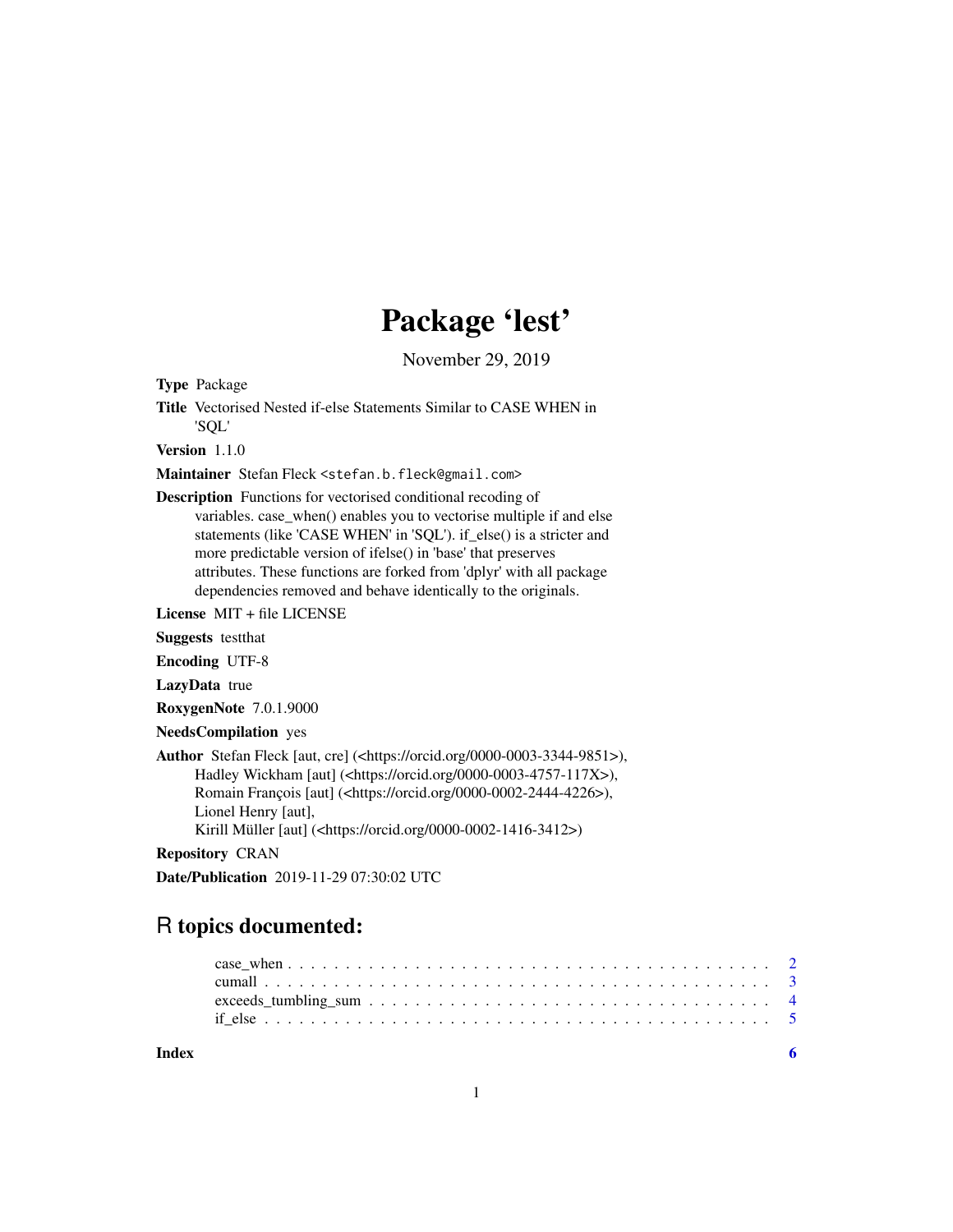<span id="page-1-0"></span>

#### Description

This function allows you to vectorise multiple if and else if statements. It is an R equivalent of the SQL CASE WHEN statement.

#### Usage

case\_when(...)

#### Arguments

... A sequence of two-sided formulas. The left hand side (LHS) determines which values match this case. The right hand side (RHS) provides the replacement value.

> The LHS must evaluate to a logical vector. The RHS does not need to be logical, but all RHSs must evaluate to the same type of vector.

> Both LHS and RHS may have the same length of either 1 or n. The value of n must be consistent across all cases. The case of  $n == 0$  is treated as a variant of  $n := 1$ .

#### Value

A vector of length 1 or n, matching the length of the logical input or output vectors, with the type (and attributes) of the first RHS. Inconsistent lengths or types will generate an error.

#### Examples

```
x < -1:50case_when(
  x %% 35 == 0 ~ "fizz buzz",
  x \, %\, 5 = 0 \, \sim \, "fizz",x \, 8\, 7 = 0 \sim "buzz",
  TRUE \sim as.character(x)
)
# Like an if statement, the arguments are evaluated in order, so you must
# proceed from the most specific to the most general. This won't work:
case_when(
  TRUE \sim as.character(x),
  x \, 8\% = 5 == 0 \sim "fizz",x \, 8\% 7 == 0 ~ "buzz",
  x %% 35 == 0 ~ "fizz buzz"
\lambda# All RHS values need to be of the same type. Inconsistent types will throw an error.
```

```
# This applies also to NA values used in RHS: NA is logical, use
```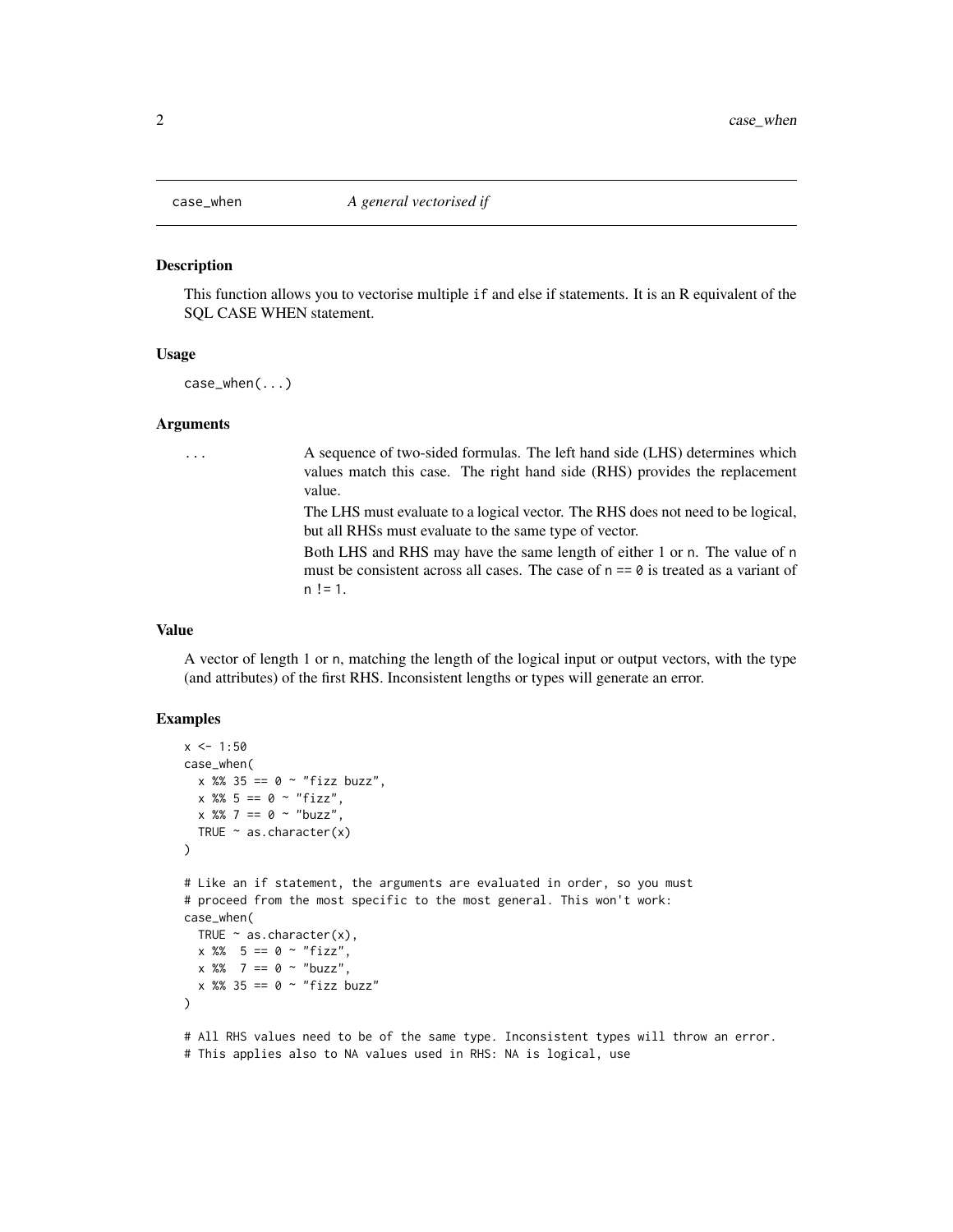#### <span id="page-2-0"></span>cumall 3

```
# typed values like NA_real_, NA_complex, NA_character_, NA_integer_ as appropriate.
case_when(
 x %% 35 == 0 ~ NA_character_,
 x %% 5 == 0 ~ "fizz",
 x \, 8 \, 8 \, 7 = 0 \sim "buzz",
  TRUE \sim as.character(x)
)
case_when(
 x %% 35 == 0 ~ 35,
 x % 5 == 0 ~ 5,x \frac{8\%}{7} = 0 \sim 7,
 TRUE ~ NA_real_
)
# This throws an error as NA is logical not numeric
try({
case_when(
 x %% 35 == 0 ~ 35,
 x % 5 == 0 ~ 5,x % 7 = 0 ~ 7,TRUE ~ NA
\lambda})
dat <- iris[1:5, ]
dat$size <- case_when(
 dat$Sepal.Length < 5.0 ~ "small",
  TRUE \sim "big"
\mathcal{L}dat
```
cumall *Cumulative all and any*

#### Description

Cumulative all and any

#### Usage

cumall(x)

cumany(x)

#### Arguments

x a logical vector.

#### Value

a logical vector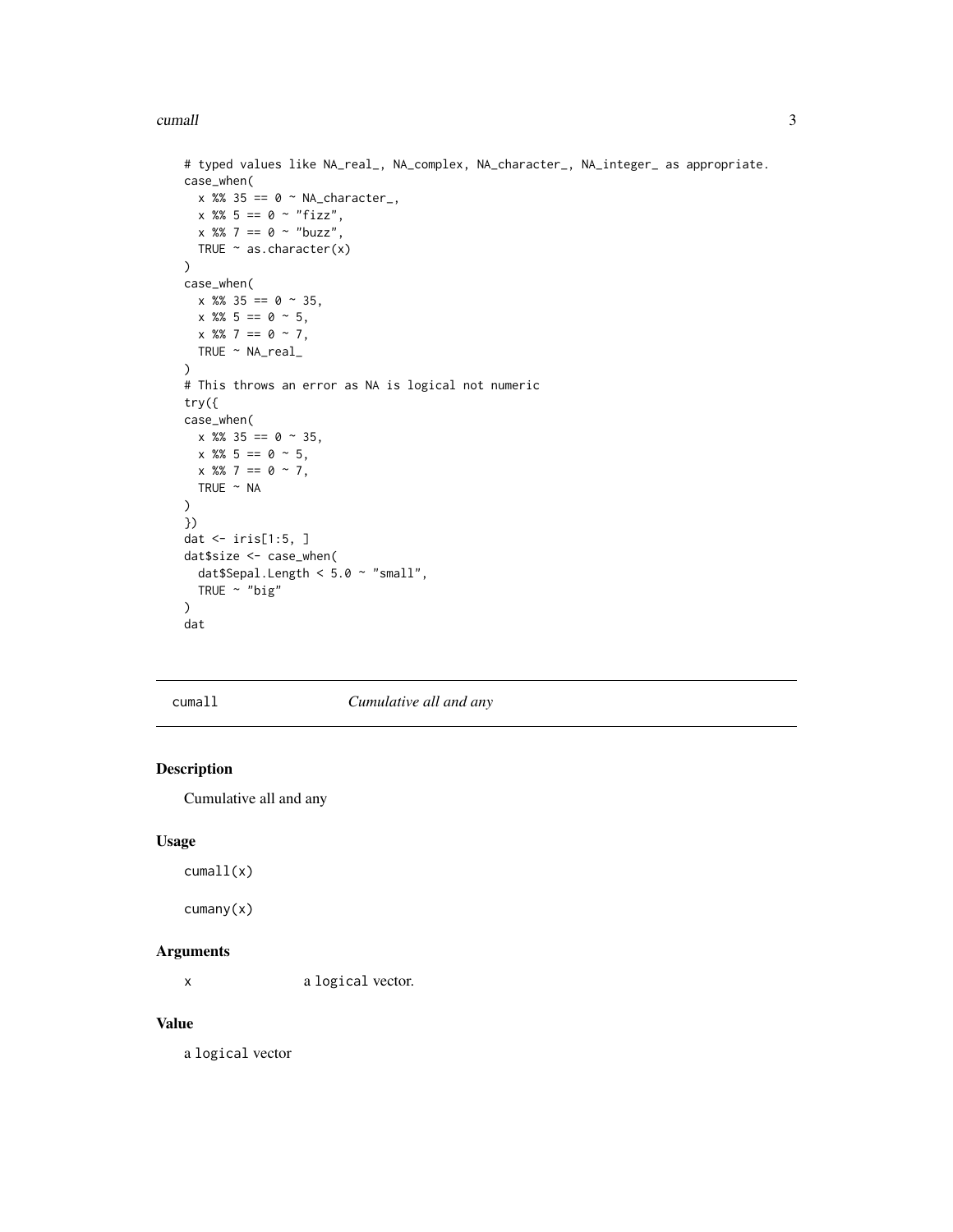#### <span id="page-3-0"></span>Examples

```
cumall(c(TRUE, TRUE, NA, TRUE, FALSE))
cumany(c(FALSE, FALSE, NA, TRUE, FALSE))
```
exceeds\_tumbling\_sum *Check When the Tumbling Sum of a Vector Exceeds a Threshold*

#### Description

The tumbling sum is calculated as the partial cumulative sum of a vector until a threshold is exceeded. Once this happens, the tumbling sum is calculated from zero again. exceeds\_tumbling\_sum() returns TRUE whenever this threshold is hit/exceeded and FALSE otherwise.

#### Usage

exceeds\_tumbling\_sum(x, threshold, inclusive = TRUE)

#### Arguments

| x.        | a numeric vector                                                                                                       |
|-----------|------------------------------------------------------------------------------------------------------------------------|
| threshold | a numeric scalar                                                                                                       |
| inclusive | a logical scalar. If TRUE inclusive bounds are used (i.e. the threshold is checked<br>with $>=$ ), otherwise exclusive |

#### Details

This is for example useful if you have high frequency GPS positions and want to keep only points that are at least x seconds apart.

#### Value

a logical vector of the same length as x that is TRUE whenever threshold was exceeded and FALSE otherwise

#### See Also

[MESS::cumsumbinning\(\)](#page-0-0) does something very similar, but returns group indices instead of a logical vector.

#### Examples

exceeds\_tumbling\_sum(c(1, 3, 3, 3), 4)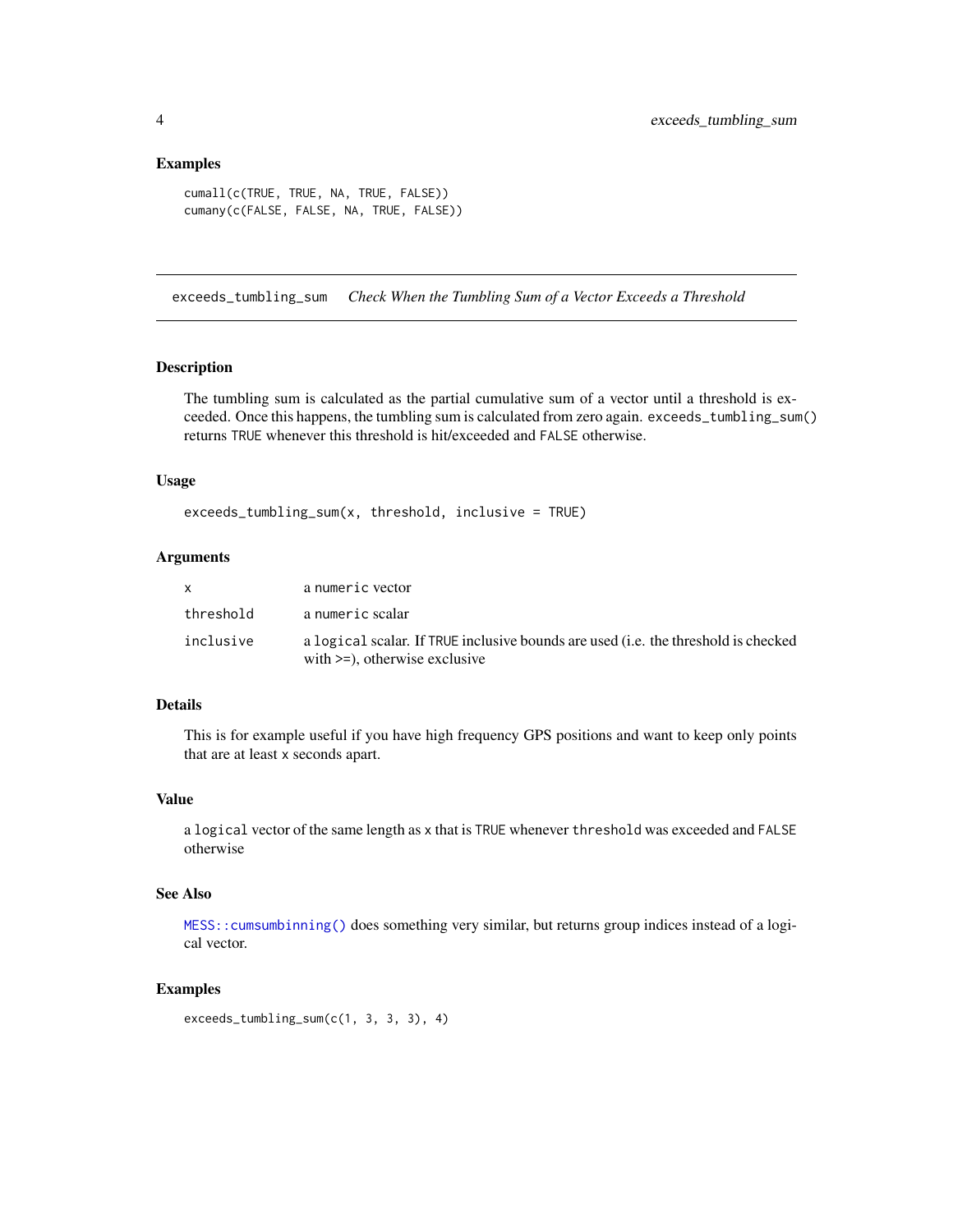<span id="page-4-0"></span>

#### Description

Compared to the base [ifelse\(\)](#page-0-0), this function is more strict. It checks that true and false are the same type. This strictness makes the output type more predictable, and makes it somewhat faster.

#### Usage

if\_else(condition, true, false, missing = NULL)

#### Arguments

| condition  | Logical vector                                                                                                                                                                                                                                                            |
|------------|---------------------------------------------------------------------------------------------------------------------------------------------------------------------------------------------------------------------------------------------------------------------------|
| true.false | Values to use for TRUE and FALSE values of condition. They must be either<br>the same length as condition, or length 1. They must also be the same type:<br>if _else() checks that they have the same type and same class. All other at-<br>tributes are taken from true. |
| missing    | If not NULL, will be used to replace missing values.                                                                                                                                                                                                                      |

#### Value

Where condition is TRUE, the matching value from true, where it's FALSE, the matching value from false, otherwise NA.

#### Examples

```
x \leq -c(-5:5, NA)if_else(x < 0, NA_integer_, x)
if_else(x < 0, "negative", "positive", "missing")
# Unlike ifelse, if_else preserves types
x \le factor(sample(letters[1:5], 10, replace = TRUE))
ifelse(x %in% c("a", "b", "c"), x, factor(NA))
if_else(x %in% c("a", "b", "c"), x, factor(NA))
# Attributes are taken from the `true` vector,
```